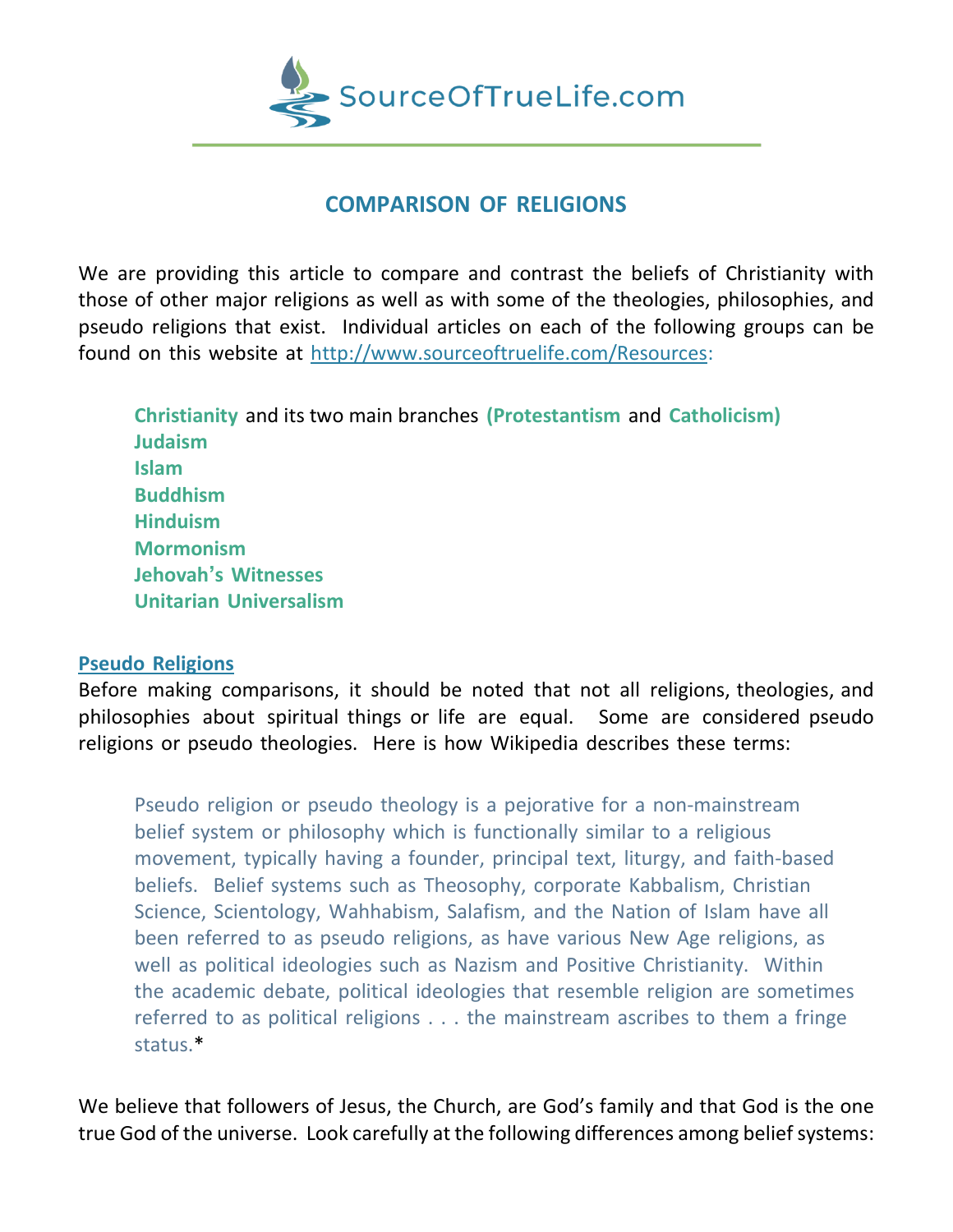## **Comparison of Major Religions**

|                                  | <b>Christianity</b>                                                                                                                                                   | <b>Judaism</b>                                                                                                            | <b>Islam</b>                                                                                                                | <b>Buddhism</b>                                                                                                             | <b>Hinduism</b>                                                                                                                 |
|----------------------------------|-----------------------------------------------------------------------------------------------------------------------------------------------------------------------|---------------------------------------------------------------------------------------------------------------------------|-----------------------------------------------------------------------------------------------------------------------------|-----------------------------------------------------------------------------------------------------------------------------|---------------------------------------------------------------------------------------------------------------------------------|
| God(s)                           | One God, a<br>Trinity of<br>Father, Son<br>and Holy Spirit                                                                                                            | One God they<br>call Yahweh                                                                                               | One God<br>they call<br>Allah                                                                                               | One god,<br>manifested in<br>many forms                                                                                     | One god,<br>Brahman, but<br>manifested in<br>many forms                                                                         |
| <b>Person of</b><br><b>Jesus</b> | Messiah, Son<br>of God, God in<br>flesh                                                                                                                               | False prophet                                                                                                             | Prophet                                                                                                                     | He was a<br><b>Buddha</b>                                                                                                   | A holy man                                                                                                                      |
| <b>Sacred</b><br>Text(s)         | Bible, both the<br>Old and New<br>Testaments                                                                                                                          | <b>Hebrew Bible</b>                                                                                                       | Qur'an                                                                                                                      | <b>Sutras</b>                                                                                                               | Upanishads,<br>Mahabharata &<br>four Vedas                                                                                      |
| <b>Founder</b>                   | Jesus Christ                                                                                                                                                          | Abraham                                                                                                                   | Muhammed                                                                                                                    | Siddhartha<br>Gautama                                                                                                       | No one founder                                                                                                                  |
| <b>Groups</b>                    | Protestant<br>Catholic<br>Orthodox                                                                                                                                    | Orthodox<br>Conservative                                                                                                  | Shiite<br>Sunni<br>Sufi                                                                                                     | <b>Monks</b><br>Commoners                                                                                                   | Caste system                                                                                                                    |
| <b>Beliefs</b>                   | God created all<br>things. Sin<br>necessitated<br>the need for<br>salvation that<br>only comes<br>through Jesus.<br>To go to<br>heaven, you<br>must be born<br>again. | God loves and<br>protects His<br>own. Persons<br>serve God by<br>studying the<br>Torah and living<br>by its<br>teachings. | Persons find<br>salvation by<br>the 5 Pillars:<br>faith, prayer,<br>almsgiving,<br>fasting and a<br>pilgrimage to<br>Mecca. | Find peace and<br>happiness<br>(nirvana) by<br>eliminating<br>worldly things<br>& following the<br>Noble Eightfold<br>Path. | Your soul never<br>dies but is<br>continually<br>reborn.<br>Happiness and<br>enlightenment<br>by eliminating<br>worldly things. |
| <b>Afterlife</b>                 | Heaven in<br>God's presence<br>with rebirth;<br>hell outside of<br>God's presence<br>without it                                                                       | Messiah will<br>come and let<br>us know                                                                                   | Pleasant,<br>based on<br>rewards and<br>punishments                                                                         | Release from<br>wheel of life<br>and cycle of<br>birth, rebirth                                                             | Reincarnation<br>based on moral<br>code and Caste<br>system                                                                     |
| <b>Practices</b>                 | Baptism.<br>Communion.<br>Corporate and<br>individual<br>worship.<br>Prayer and<br>Bible study.                                                                       | Circumcision at<br>birth, bar/bat<br>mitzvah at<br>adulthood,<br>observing<br>Sabbath.                                    | Five Pillars.<br>Mosque on<br>Fridays.<br>Ablutions<br>before<br>prayer. No<br>alcohol or<br>pork.                          | Meditation,<br>mantras,<br>devotion to<br>deities (in<br>some sects),<br>mandalas<br>(Tibetan).                             | Yoga,<br>meditation,<br>worship, live<br>according to<br>one's purpose,<br>devoted to a<br>god or a<br>goddess.                 |
| <b>Church</b><br>and State       | Separate with<br>respect for<br>authorities                                                                                                                           | Ten<br>Commandments<br>and Mishna                                                                                         | Theology: no<br>separation,<br>Sharia law                                                                                   |                                                                                                                             |                                                                                                                                 |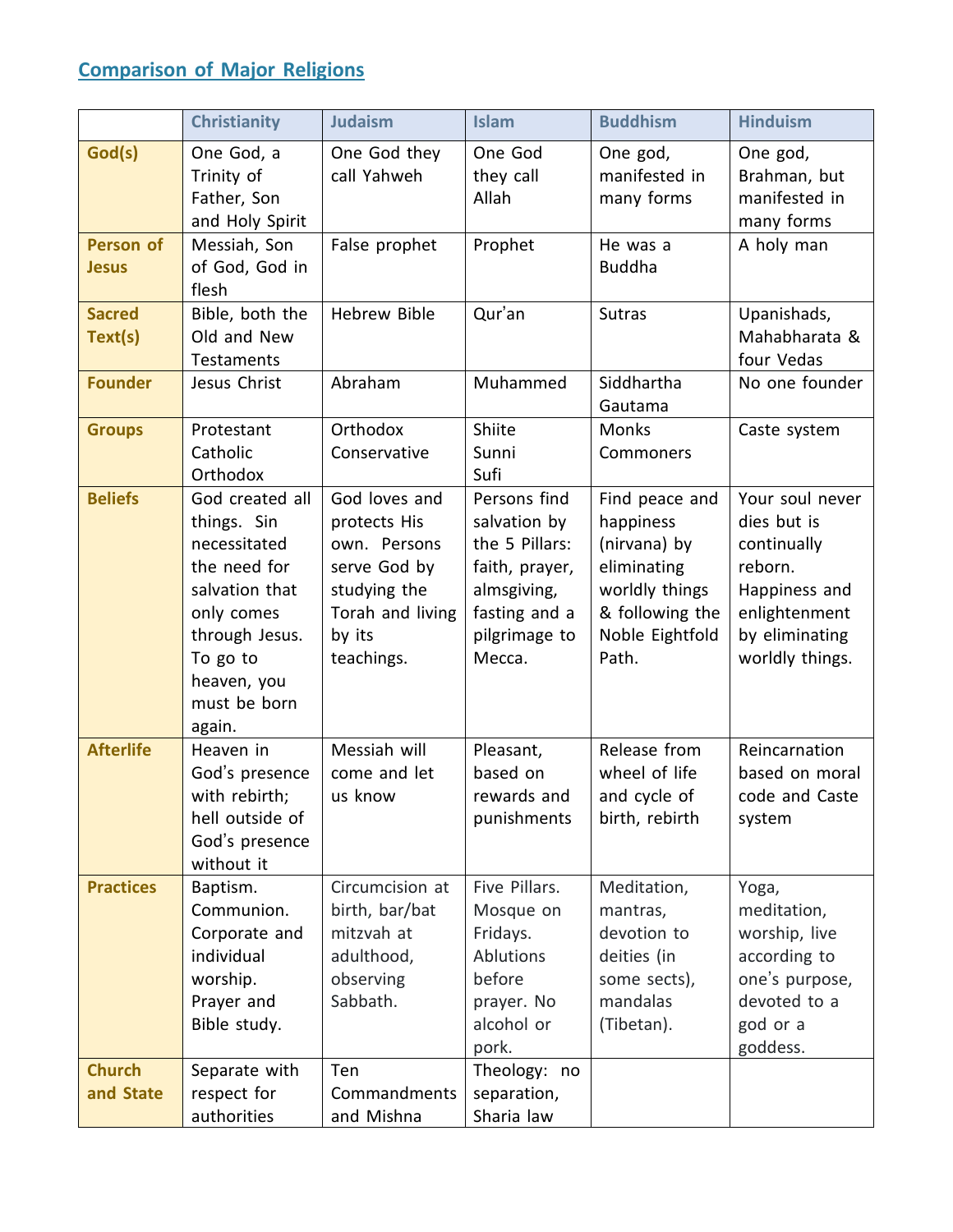## **Comparison of Christianity to Some Theologies/Philosophies/Belief Systems**

| <b>Mormonism</b><br>Jehovah's<br><b>Christianity</b><br><b>Unitarian</b><br>Witnesses (JW)<br>Universalism (UU)<br>God(s)<br>One God whose<br>One God, three<br>One God, Jehovah.<br>Three separate<br>persons known as<br>concepts is left to<br>persons, a triad.<br>Father, Son and<br>God was once a<br>each individual<br>Holy Spirit<br>man.<br>Person of<br>Messiah, God in<br>Created by God as<br>Part man, part God.<br>Not an atoning<br>flesh, Son of God,<br>Conceived by<br>an angel. Not<br>Savior. A good man<br><b>Jesus</b><br>physical sex. Our<br>equal or co-existent<br>with good teachings.<br>divine conception<br>elder brother from<br>with God. Not God<br>in flesh.<br>the star Kolob.<br><b>Sacred</b><br>Bible, Book of<br>Sacred writings of all<br>Bible, Old and<br>The New World<br>New Testament<br>Mormon, other<br>Translation (NWT),<br>religions.<br>Text(s)<br>their own<br>writings<br>translation.<br><b>Founder</b><br>Jesus Christ<br>Joseph Smith<br><b>Charles Taze Russell</b><br>Gerrard Winstanley,<br>and other following<br>1648 book on it<br>One main body; up<br>Anointed class and<br>One main body with<br><b>Groups</b><br>Protestants<br>to 100 smaller ones<br>Catholics<br>all other believers<br>very open beliefs.<br>Orthodox<br><b>Beliefs</b><br>Salvation by faith in<br>No set beliefs.<br>God created all<br>Salvation through<br>eternal progression.<br>Christ, association<br>things. Sin<br>Personal experience,<br>Universal salvation<br>with the Jehovah's<br>necessitated the<br>conscience, and<br>reason are the final<br>need for salvation<br>through the work<br>Witnesses body and<br>of Jesus Christ.<br>that only comes<br>obedience to its<br>authorities in life.<br>through Jesus. To<br>rules.<br>Humans do not<br>Atonement not<br>go to heaven, you<br>related to salvation.<br>need salvation. All<br>must be born<br>Mormons are the<br>paths lead to God.<br>true Church<br>again.<br><b>Afterlife</b><br>Heaven with<br>Saved become<br>Anointed class lives<br>No set belief. Some<br>rebirth; hell<br>gods. Lost go to<br>in heaven & rules<br>believe in it, others<br>without it<br>eternal damnation<br>with Christ. All<br>do not. Very few<br>other believers<br>believe in hell.<br>and a place without<br>have eternal life in<br>God's presence.<br>paradise<br><b>Practices</b><br>Baptism, including<br>Baptism and<br>Few baptisms. Life<br>Baptism. |            |               |             |                    |
|-----------------------------------------------------------------------------------------------------------------------------------------------------------------------------------------------------------------------------------------------------------------------------------------------------------------------------------------------------------------------------------------------------------------------------------------------------------------------------------------------------------------------------------------------------------------------------------------------------------------------------------------------------------------------------------------------------------------------------------------------------------------------------------------------------------------------------------------------------------------------------------------------------------------------------------------------------------------------------------------------------------------------------------------------------------------------------------------------------------------------------------------------------------------------------------------------------------------------------------------------------------------------------------------------------------------------------------------------------------------------------------------------------------------------------------------------------------------------------------------------------------------------------------------------------------------------------------------------------------------------------------------------------------------------------------------------------------------------------------------------------------------------------------------------------------------------------------------------------------------------------------------------------------------------------------------------------------------------------------------------------------------------------------------------------------------------------------------------------------------------------------------------------------------------------------------------------------------------------------------------------------------------------------------------------------------------------------------------------------------------------------------------------------------------------------------------------------------|------------|---------------|-------------|--------------------|
|                                                                                                                                                                                                                                                                                                                                                                                                                                                                                                                                                                                                                                                                                                                                                                                                                                                                                                                                                                                                                                                                                                                                                                                                                                                                                                                                                                                                                                                                                                                                                                                                                                                                                                                                                                                                                                                                                                                                                                                                                                                                                                                                                                                                                                                                                                                                                                                                                                                                 |            |               |             |                    |
|                                                                                                                                                                                                                                                                                                                                                                                                                                                                                                                                                                                                                                                                                                                                                                                                                                                                                                                                                                                                                                                                                                                                                                                                                                                                                                                                                                                                                                                                                                                                                                                                                                                                                                                                                                                                                                                                                                                                                                                                                                                                                                                                                                                                                                                                                                                                                                                                                                                                 |            |               |             |                    |
|                                                                                                                                                                                                                                                                                                                                                                                                                                                                                                                                                                                                                                                                                                                                                                                                                                                                                                                                                                                                                                                                                                                                                                                                                                                                                                                                                                                                                                                                                                                                                                                                                                                                                                                                                                                                                                                                                                                                                                                                                                                                                                                                                                                                                                                                                                                                                                                                                                                                 |            |               |             |                    |
|                                                                                                                                                                                                                                                                                                                                                                                                                                                                                                                                                                                                                                                                                                                                                                                                                                                                                                                                                                                                                                                                                                                                                                                                                                                                                                                                                                                                                                                                                                                                                                                                                                                                                                                                                                                                                                                                                                                                                                                                                                                                                                                                                                                                                                                                                                                                                                                                                                                                 |            |               |             |                    |
|                                                                                                                                                                                                                                                                                                                                                                                                                                                                                                                                                                                                                                                                                                                                                                                                                                                                                                                                                                                                                                                                                                                                                                                                                                                                                                                                                                                                                                                                                                                                                                                                                                                                                                                                                                                                                                                                                                                                                                                                                                                                                                                                                                                                                                                                                                                                                                                                                                                                 |            |               |             |                    |
|                                                                                                                                                                                                                                                                                                                                                                                                                                                                                                                                                                                                                                                                                                                                                                                                                                                                                                                                                                                                                                                                                                                                                                                                                                                                                                                                                                                                                                                                                                                                                                                                                                                                                                                                                                                                                                                                                                                                                                                                                                                                                                                                                                                                                                                                                                                                                                                                                                                                 |            |               |             |                    |
|                                                                                                                                                                                                                                                                                                                                                                                                                                                                                                                                                                                                                                                                                                                                                                                                                                                                                                                                                                                                                                                                                                                                                                                                                                                                                                                                                                                                                                                                                                                                                                                                                                                                                                                                                                                                                                                                                                                                                                                                                                                                                                                                                                                                                                                                                                                                                                                                                                                                 |            |               |             |                    |
|                                                                                                                                                                                                                                                                                                                                                                                                                                                                                                                                                                                                                                                                                                                                                                                                                                                                                                                                                                                                                                                                                                                                                                                                                                                                                                                                                                                                                                                                                                                                                                                                                                                                                                                                                                                                                                                                                                                                                                                                                                                                                                                                                                                                                                                                                                                                                                                                                                                                 |            |               |             |                    |
|                                                                                                                                                                                                                                                                                                                                                                                                                                                                                                                                                                                                                                                                                                                                                                                                                                                                                                                                                                                                                                                                                                                                                                                                                                                                                                                                                                                                                                                                                                                                                                                                                                                                                                                                                                                                                                                                                                                                                                                                                                                                                                                                                                                                                                                                                                                                                                                                                                                                 |            |               |             |                    |
|                                                                                                                                                                                                                                                                                                                                                                                                                                                                                                                                                                                                                                                                                                                                                                                                                                                                                                                                                                                                                                                                                                                                                                                                                                                                                                                                                                                                                                                                                                                                                                                                                                                                                                                                                                                                                                                                                                                                                                                                                                                                                                                                                                                                                                                                                                                                                                                                                                                                 |            |               |             |                    |
|                                                                                                                                                                                                                                                                                                                                                                                                                                                                                                                                                                                                                                                                                                                                                                                                                                                                                                                                                                                                                                                                                                                                                                                                                                                                                                                                                                                                                                                                                                                                                                                                                                                                                                                                                                                                                                                                                                                                                                                                                                                                                                                                                                                                                                                                                                                                                                                                                                                                 |            |               |             |                    |
|                                                                                                                                                                                                                                                                                                                                                                                                                                                                                                                                                                                                                                                                                                                                                                                                                                                                                                                                                                                                                                                                                                                                                                                                                                                                                                                                                                                                                                                                                                                                                                                                                                                                                                                                                                                                                                                                                                                                                                                                                                                                                                                                                                                                                                                                                                                                                                                                                                                                 |            |               |             |                    |
|                                                                                                                                                                                                                                                                                                                                                                                                                                                                                                                                                                                                                                                                                                                                                                                                                                                                                                                                                                                                                                                                                                                                                                                                                                                                                                                                                                                                                                                                                                                                                                                                                                                                                                                                                                                                                                                                                                                                                                                                                                                                                                                                                                                                                                                                                                                                                                                                                                                                 |            |               |             |                    |
|                                                                                                                                                                                                                                                                                                                                                                                                                                                                                                                                                                                                                                                                                                                                                                                                                                                                                                                                                                                                                                                                                                                                                                                                                                                                                                                                                                                                                                                                                                                                                                                                                                                                                                                                                                                                                                                                                                                                                                                                                                                                                                                                                                                                                                                                                                                                                                                                                                                                 |            |               |             |                    |
|                                                                                                                                                                                                                                                                                                                                                                                                                                                                                                                                                                                                                                                                                                                                                                                                                                                                                                                                                                                                                                                                                                                                                                                                                                                                                                                                                                                                                                                                                                                                                                                                                                                                                                                                                                                                                                                                                                                                                                                                                                                                                                                                                                                                                                                                                                                                                                                                                                                                 |            |               |             |                    |
|                                                                                                                                                                                                                                                                                                                                                                                                                                                                                                                                                                                                                                                                                                                                                                                                                                                                                                                                                                                                                                                                                                                                                                                                                                                                                                                                                                                                                                                                                                                                                                                                                                                                                                                                                                                                                                                                                                                                                                                                                                                                                                                                                                                                                                                                                                                                                                                                                                                                 |            |               |             |                    |
|                                                                                                                                                                                                                                                                                                                                                                                                                                                                                                                                                                                                                                                                                                                                                                                                                                                                                                                                                                                                                                                                                                                                                                                                                                                                                                                                                                                                                                                                                                                                                                                                                                                                                                                                                                                                                                                                                                                                                                                                                                                                                                                                                                                                                                                                                                                                                                                                                                                                 |            |               |             |                    |
|                                                                                                                                                                                                                                                                                                                                                                                                                                                                                                                                                                                                                                                                                                                                                                                                                                                                                                                                                                                                                                                                                                                                                                                                                                                                                                                                                                                                                                                                                                                                                                                                                                                                                                                                                                                                                                                                                                                                                                                                                                                                                                                                                                                                                                                                                                                                                                                                                                                                 |            |               |             |                    |
|                                                                                                                                                                                                                                                                                                                                                                                                                                                                                                                                                                                                                                                                                                                                                                                                                                                                                                                                                                                                                                                                                                                                                                                                                                                                                                                                                                                                                                                                                                                                                                                                                                                                                                                                                                                                                                                                                                                                                                                                                                                                                                                                                                                                                                                                                                                                                                                                                                                                 |            |               |             |                    |
|                                                                                                                                                                                                                                                                                                                                                                                                                                                                                                                                                                                                                                                                                                                                                                                                                                                                                                                                                                                                                                                                                                                                                                                                                                                                                                                                                                                                                                                                                                                                                                                                                                                                                                                                                                                                                                                                                                                                                                                                                                                                                                                                                                                                                                                                                                                                                                                                                                                                 |            |               |             |                    |
|                                                                                                                                                                                                                                                                                                                                                                                                                                                                                                                                                                                                                                                                                                                                                                                                                                                                                                                                                                                                                                                                                                                                                                                                                                                                                                                                                                                                                                                                                                                                                                                                                                                                                                                                                                                                                                                                                                                                                                                                                                                                                                                                                                                                                                                                                                                                                                                                                                                                 |            |               |             |                    |
|                                                                                                                                                                                                                                                                                                                                                                                                                                                                                                                                                                                                                                                                                                                                                                                                                                                                                                                                                                                                                                                                                                                                                                                                                                                                                                                                                                                                                                                                                                                                                                                                                                                                                                                                                                                                                                                                                                                                                                                                                                                                                                                                                                                                                                                                                                                                                                                                                                                                 |            |               |             |                    |
|                                                                                                                                                                                                                                                                                                                                                                                                                                                                                                                                                                                                                                                                                                                                                                                                                                                                                                                                                                                                                                                                                                                                                                                                                                                                                                                                                                                                                                                                                                                                                                                                                                                                                                                                                                                                                                                                                                                                                                                                                                                                                                                                                                                                                                                                                                                                                                                                                                                                 |            |               |             |                    |
|                                                                                                                                                                                                                                                                                                                                                                                                                                                                                                                                                                                                                                                                                                                                                                                                                                                                                                                                                                                                                                                                                                                                                                                                                                                                                                                                                                                                                                                                                                                                                                                                                                                                                                                                                                                                                                                                                                                                                                                                                                                                                                                                                                                                                                                                                                                                                                                                                                                                 |            |               |             |                    |
|                                                                                                                                                                                                                                                                                                                                                                                                                                                                                                                                                                                                                                                                                                                                                                                                                                                                                                                                                                                                                                                                                                                                                                                                                                                                                                                                                                                                                                                                                                                                                                                                                                                                                                                                                                                                                                                                                                                                                                                                                                                                                                                                                                                                                                                                                                                                                                                                                                                                 |            |               |             |                    |
|                                                                                                                                                                                                                                                                                                                                                                                                                                                                                                                                                                                                                                                                                                                                                                                                                                                                                                                                                                                                                                                                                                                                                                                                                                                                                                                                                                                                                                                                                                                                                                                                                                                                                                                                                                                                                                                                                                                                                                                                                                                                                                                                                                                                                                                                                                                                                                                                                                                                 |            |               |             |                    |
|                                                                                                                                                                                                                                                                                                                                                                                                                                                                                                                                                                                                                                                                                                                                                                                                                                                                                                                                                                                                                                                                                                                                                                                                                                                                                                                                                                                                                                                                                                                                                                                                                                                                                                                                                                                                                                                                                                                                                                                                                                                                                                                                                                                                                                                                                                                                                                                                                                                                 |            |               |             |                    |
|                                                                                                                                                                                                                                                                                                                                                                                                                                                                                                                                                                                                                                                                                                                                                                                                                                                                                                                                                                                                                                                                                                                                                                                                                                                                                                                                                                                                                                                                                                                                                                                                                                                                                                                                                                                                                                                                                                                                                                                                                                                                                                                                                                                                                                                                                                                                                                                                                                                                 |            |               |             |                    |
|                                                                                                                                                                                                                                                                                                                                                                                                                                                                                                                                                                                                                                                                                                                                                                                                                                                                                                                                                                                                                                                                                                                                                                                                                                                                                                                                                                                                                                                                                                                                                                                                                                                                                                                                                                                                                                                                                                                                                                                                                                                                                                                                                                                                                                                                                                                                                                                                                                                                 |            |               |             |                    |
|                                                                                                                                                                                                                                                                                                                                                                                                                                                                                                                                                                                                                                                                                                                                                                                                                                                                                                                                                                                                                                                                                                                                                                                                                                                                                                                                                                                                                                                                                                                                                                                                                                                                                                                                                                                                                                                                                                                                                                                                                                                                                                                                                                                                                                                                                                                                                                                                                                                                 |            |               |             |                    |
|                                                                                                                                                                                                                                                                                                                                                                                                                                                                                                                                                                                                                                                                                                                                                                                                                                                                                                                                                                                                                                                                                                                                                                                                                                                                                                                                                                                                                                                                                                                                                                                                                                                                                                                                                                                                                                                                                                                                                                                                                                                                                                                                                                                                                                                                                                                                                                                                                                                                 |            |               |             |                    |
|                                                                                                                                                                                                                                                                                                                                                                                                                                                                                                                                                                                                                                                                                                                                                                                                                                                                                                                                                                                                                                                                                                                                                                                                                                                                                                                                                                                                                                                                                                                                                                                                                                                                                                                                                                                                                                                                                                                                                                                                                                                                                                                                                                                                                                                                                                                                                                                                                                                                 |            |               |             |                    |
|                                                                                                                                                                                                                                                                                                                                                                                                                                                                                                                                                                                                                                                                                                                                                                                                                                                                                                                                                                                                                                                                                                                                                                                                                                                                                                                                                                                                                                                                                                                                                                                                                                                                                                                                                                                                                                                                                                                                                                                                                                                                                                                                                                                                                                                                                                                                                                                                                                                                 |            |               |             |                    |
|                                                                                                                                                                                                                                                                                                                                                                                                                                                                                                                                                                                                                                                                                                                                                                                                                                                                                                                                                                                                                                                                                                                                                                                                                                                                                                                                                                                                                                                                                                                                                                                                                                                                                                                                                                                                                                                                                                                                                                                                                                                                                                                                                                                                                                                                                                                                                                                                                                                                 |            |               |             |                    |
|                                                                                                                                                                                                                                                                                                                                                                                                                                                                                                                                                                                                                                                                                                                                                                                                                                                                                                                                                                                                                                                                                                                                                                                                                                                                                                                                                                                                                                                                                                                                                                                                                                                                                                                                                                                                                                                                                                                                                                                                                                                                                                                                                                                                                                                                                                                                                                                                                                                                 |            |               |             |                    |
|                                                                                                                                                                                                                                                                                                                                                                                                                                                                                                                                                                                                                                                                                                                                                                                                                                                                                                                                                                                                                                                                                                                                                                                                                                                                                                                                                                                                                                                                                                                                                                                                                                                                                                                                                                                                                                                                                                                                                                                                                                                                                                                                                                                                                                                                                                                                                                                                                                                                 |            |               |             |                    |
|                                                                                                                                                                                                                                                                                                                                                                                                                                                                                                                                                                                                                                                                                                                                                                                                                                                                                                                                                                                                                                                                                                                                                                                                                                                                                                                                                                                                                                                                                                                                                                                                                                                                                                                                                                                                                                                                                                                                                                                                                                                                                                                                                                                                                                                                                                                                                                                                                                                                 | Communion. | for the dead. | dedication. | events ceremonies. |
| Shunning of serious<br>Confirmation.<br>Corporate and<br>No communion, but                                                                                                                                                                                                                                                                                                                                                                                                                                                                                                                                                                                                                                                                                                                                                                                                                                                                                                                                                                                                                                                                                                                                                                                                                                                                                                                                                                                                                                                                                                                                                                                                                                                                                                                                                                                                                                                                                                                                                                                                                                                                                                                                                                                                                                                                                                                                                                                      |            |               |             |                    |
| Abstinence from all<br>sinners or those<br>individual worship.<br>flower communion                                                                                                                                                                                                                                                                                                                                                                                                                                                                                                                                                                                                                                                                                                                                                                                                                                                                                                                                                                                                                                                                                                                                                                                                                                                                                                                                                                                                                                                                                                                                                                                                                                                                                                                                                                                                                                                                                                                                                                                                                                                                                                                                                                                                                                                                                                                                                                              |            |               |             |                    |
| harmful substances.<br>Prayer and Bible<br>who leave JW.<br>and water                                                                                                                                                                                                                                                                                                                                                                                                                                                                                                                                                                                                                                                                                                                                                                                                                                                                                                                                                                                                                                                                                                                                                                                                                                                                                                                                                                                                                                                                                                                                                                                                                                                                                                                                                                                                                                                                                                                                                                                                                                                                                                                                                                                                                                                                                                                                                                                           |            |               |             |                    |
| Weekly worship.<br>Weekly temple.<br>study.<br>communion.                                                                                                                                                                                                                                                                                                                                                                                                                                                                                                                                                                                                                                                                                                                                                                                                                                                                                                                                                                                                                                                                                                                                                                                                                                                                                                                                                                                                                                                                                                                                                                                                                                                                                                                                                                                                                                                                                                                                                                                                                                                                                                                                                                                                                                                                                                                                                                                                       |            |               |             |                    |
| <b>Church</b><br>Separate but<br>Separation of church<br>Total separation of<br>Totally separate,                                                                                                                                                                                                                                                                                                                                                                                                                                                                                                                                                                                                                                                                                                                                                                                                                                                                                                                                                                                                                                                                                                                                                                                                                                                                                                                                                                                                                                                                                                                                                                                                                                                                                                                                                                                                                                                                                                                                                                                                                                                                                                                                                                                                                                                                                                                                                               |            |               |             |                    |
| church and state.<br>respect for<br>politically neutral,<br>and State<br>and state.                                                                                                                                                                                                                                                                                                                                                                                                                                                                                                                                                                                                                                                                                                                                                                                                                                                                                                                                                                                                                                                                                                                                                                                                                                                                                                                                                                                                                                                                                                                                                                                                                                                                                                                                                                                                                                                                                                                                                                                                                                                                                                                                                                                                                                                                                                                                                                             |            |               |             |                    |
| authorities<br>no military or                                                                                                                                                                                                                                                                                                                                                                                                                                                                                                                                                                                                                                                                                                                                                                                                                                                                                                                                                                                                                                                                                                                                                                                                                                                                                                                                                                                                                                                                                                                                                                                                                                                                                                                                                                                                                                                                                                                                                                                                                                                                                                                                                                                                                                                                                                                                                                                                                                   |            |               |             |                    |
| political service.                                                                                                                                                                                                                                                                                                                                                                                                                                                                                                                                                                                                                                                                                                                                                                                                                                                                                                                                                                                                                                                                                                                                                                                                                                                                                                                                                                                                                                                                                                                                                                                                                                                                                                                                                                                                                                                                                                                                                                                                                                                                                                                                                                                                                                                                                                                                                                                                                                              |            |               |             |                    |